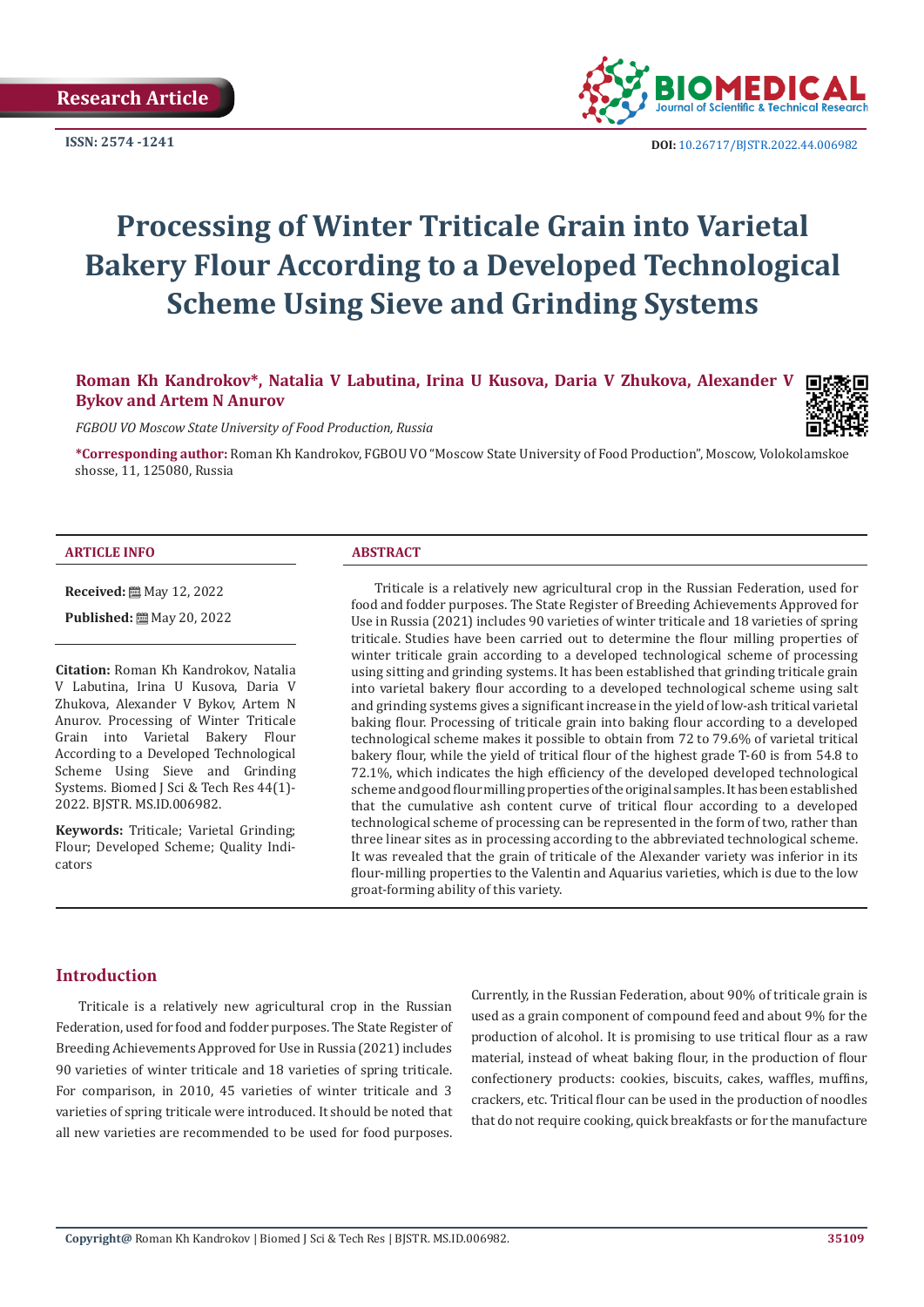of dietary and therapeutic and prophylactic varieties of bread, including whole grain and multigrain [1-6]. Studies of foreign scientists conducted in recent years are mainly related to the biology of triticale species and biosafety in its growth and development, the origin of hexaploid triticale, industrial production of triticale and its competitiveness with wheat, genomics and biotechnology of triticale grain and products of its processing. [7-13]. There are very few works devoted to the technology of processing triticale grain into varietal bakery flour. The purpose of our research is to develop a developed technological scheme for processing triticale grain into varietal bakery flour using salt and grinding systems.

# **Objects and Methods of Research**

In experimental studies conducted at the Department of Grain, Bakery and Confectionery Technologies, samples of winter triticale grain of 3 varieties Alexander, Valentin and Aquarius, bred by breeders of the RSAU-MOSCOW Agricultural Academy named after K.A. Timiryazev, were used. Development of the technology of grinding triticale grain into varietal bakery flour according to a developed technological scheme was carried out using the presented varieties of triticale grain. These samples were distinguished by significant differences in ash content, vitreousness, mass of 1000 grains, etc. Indicators of the quality of samples of triticale grain of different varieties are presented in (Table 1). Preparation of triticale grain for grinding was carried out according to the previously established parameters of hydrothermal treatment [1]. Grinding of the original triticale grain was carried out at laboratory grinding mills MLP-4 with rifled rollers and micro-rough rollers. Enrichment of grinding intermediates was carried out on a laboratory sieve machine. The set of sieves and the air flow rate of the sieve machine were selected depending on the size of the intermediate products of grinding the triticale grain entering for enrichment. Sieving of grinding products was carried out in laboratory sieving for 90 seconds. The parameters and modes of grinding corresponded to the recommended "Rules for the organization and conduct of the technological process at flour mills" for varietal grinding of soft wheat.

# **Results and their Discussion**

At the first stage of research to determine the composition of intermediate cereal grinding products of triticale grain grinding, studies of the process of enrichment of cereals on sieve machines based on modeling of industrial processes of varietal grinding with a developed technological scheme were carried out. In the process of laboratory grinding, a significant content of intermediate grinding products in the form of high-quality cereals was noted. In this regard, experimental grinding was carried out in order to determine the feasibility of enriching the cereals. The grouping of flows by endosperm content of intermediates provided for 3

classes: the first class is grains consisting of endosperm particles; the second class is intergrowths, that is, particles consisting mainly of the endosperm and a small inclusion of the membranes; the third class is a similar particle, mainly consisting of shells. Evaluation by classes of intermediate products of triticale grain grinding was carried out visually. The determination of the number of particles of different classes was carried out as follows. A mixture of particles of a certain class was evenly distributed in one layer on a flat, well-lit white surface. Particles were counted on an area of 1 cm<sup>2</sup> (a platform of  $1\times1$  cm), using a textile magnifying glass of 7x. The number of samples formed in this way was at least 7. Determination of the required volume of measurements was carried out on the basis of statistical analysis.The number of particles in the sample varied over a wide range: for the 560/900 μm fraction, the number of particles from 15 to 55 pieces, for the fractions 355/560 μm and 250/355 μm, the number of particles in the sample is from 35 to 150 pieces. Statistical analysis showed the independence of the content of cereals from the sample size. The correlation coefficient was less than 20%. Experimental data show that the stabilization of the concentration of cereals is achieved with a total number of particles of more than 700.

Visual inspection of the fractions of intermediate products showed that, regardless of the grain grade, a large grain of 560/900 μm obtained on the II dranoy system and the average grain of 355/560 μm obtained on the III dranaya system contain a significant number of endosperm particles. This is confirmed by the ash content of these fractions. The ash content of the fraction 900/560 III of the draught system varied from 1.29 to 1.64%; ash content of fraction 560/355 III of the draught system from 1.15 to 1.31%. It is known that the enrichment of cereals in sieve machines makes sense when the concentration of "pure" grains is more than 50%. For this reason, a preliminary analysis of the composition of the fraction 560/900 II of the dranaya system and 355/560 III of the draught system was carried out and the concentrations of cereals, sprouts and similar products were determined. The result of this analysis is presented below. The weighted average value (median) of the composition of the fraction of intermediate products of grinding triticale grain in the range of 560/900, obtained on the II dranaya system was: cereals - 58.7%; sprouts – 28.0%; similar product – 13.3%. The weighted average value (median) of the composition of the fraction of intermediate products of triticale grain grinding in the range of 355/560, obtained on the III draught system was: cereals - 62.0%; sprouts – 40.4%; similar product – 7.6%. Thus, the obtained fractions of intermediate products of grinding triticale grain with a size of 560/900 with a size of the II stripe system and a size of 355/560 with a size of 355/560 with the III of the drana system should be sent for enrichment in sieve machines. During subsequent grinding, the sediments of the sithing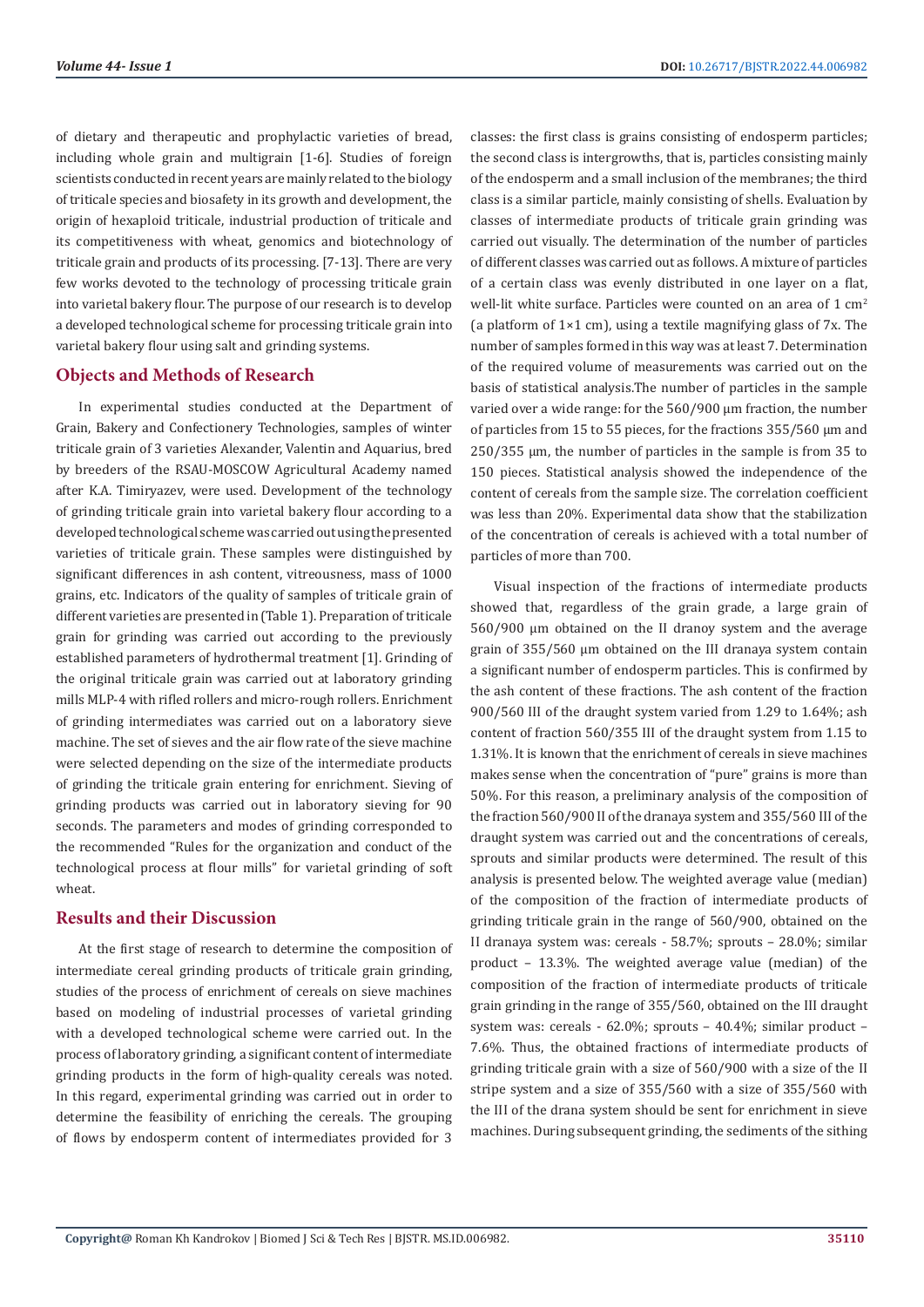machine of these fractions were combined with similar products of the corresponding systems. At the second stage of research, a developed technological scheme for grinding triticale grain into baking varietal flour was developed, including 4 draught, 6 grinding, 2 grinding and 3 sieve systems. As a result of laboratory grinding of the presented samples of triticale grain, 12 streams of flour and 2 streams of bran were obtained.

Yields and qualitative indicators of the obtained individual streams of tritical flour from triticale grain of the "Alexander" grade from all technological systems are presented in (Table 1). As can be seen from (Table 2), when processed according to a developed technological scheme, the total yield of tritical flour from the Alexander variety was 72.0% and 28.0% of tritical bran, while the yield of the best tritical flour T-60 was 54.8%. The yield and qualitative indicators of the obtained individual streams of triticale flour from the grain of triticale grade "Valentin" from all technological systems are presented in (Table 2). As can be seen from (Table 3), the total yield of tritical flour from the Valentin variety was 79.6% and 20.4% of tritical bran when processed according to a developed technological scheme, while the yield of the best tritical flour T-60 was 56.1%. Yields and qualitative indicators of the obtained individual streams of tritical flour from the grain of triticale grade "Aquarius" from all technological systems are presented in (Table 4). As can be seen from (Table 3), the total yield of tritical flour from the "Aquarius" variety was 79.4% and 20.6% of tritical bran when processed according to a developed technological scheme, while the yield of the best tritical flour T-60 was 72.1%. Based on the results of the obtained qualitative indicators of tritical flour flows, cumulative ash curves were constructed. Comparing the results of grinding different varieties of triticale according to the developed scheme and grinding according to the abbreviated scheme, it is possible to note their significant difference [3]. First, the amount of low-ash flour increased significantly with the developed scheme. Secondly, the cumulative ash content curve of the grinding flour according to the developed scheme can be represented in the form of two, rather than three linear plots. This was fully confirmed by statistical analysis. According to the results of laboratory grinding according to the developed technological scheme of triticale grain, it was established that the Alexander variety was inferior in its flour milling properties to other varieties, which is due to the low grainforming ability.

**Table 1:** Quality indicators of triticale grain samples of different varieties.

| <b>Triticale variety</b> | Weight 1000 | <b>Triticale variety</b> | Weight 1000 | <b>Triticale variety</b> | Weight 1000 |
|--------------------------|-------------|--------------------------|-------------|--------------------------|-------------|
| Alexander                | 41,7        | 40                       | 736         | 1,87                     | 11,2        |
| Valentine                | 47.7        | 55                       | 752         | 1.98                     | 11,6        |
| Aquarius                 | 49,2        | 62                       | 781         | 1,76                     | 11,8        |

**Table 2:** Indicators of the yield and quality of flour from triticale grains of the "Alexander" variety.

| Name product            | <b>Thread</b><br>number | Output, % | <b>Whiteness</b> , units<br>etc., R3-BPL | Ash content,<br>$\frac{0}{0}$ | <b>Increasing</b><br>output, $\%$ | Whole ash % |
|-------------------------|-------------------------|-----------|------------------------------------------|-------------------------------|-----------------------------------|-------------|
| Flour 1 grinding system | 7                       | 14,0      | 58,5                                     | 0,53                          | 14,0                              | 0,53        |
| Flour 1 grinding system | 5                       | 3,5       | 60,5                                     | 0,55                          | 17,5                              | 0,53        |
| Flour 2 grinding system | 6                       | 2,7       | 53,3                                     | 0,55                          | 20,2                              | 0,54        |
| Flour 2 grinding system | 8                       | 7,6       | 51,0                                     | 0,57                          | 27,8                              | 0,55        |
| Flour II frayed system  | $\overline{2}$          | 9,5       | 59,6                                     | 0,64                          | 37,3                              | 0,57        |
| Flour III frayed system | 3                       | 6,1       | 47,5                                     | 0,67                          | 43,4                              | 0,58        |
| Flour 3 grinding system | 9                       | 4,7       | 43,5                                     | 0,70                          | 48,1                              | 0,59        |
| Flour I frayed system   | $\mathbf{1}$            | 6,7       | 51,0                                     | 0,75                          | 54,8                              | 0,61        |
| Flour IV frayed system  | 4                       | 3,4       | 30,0                                     | 1,20                          | 58,2                              | 0,65        |
| Flour 4 grinding system | 10                      | 8,2       | 27,3                                     | 1,26                          | 66,4                              | 0,72        |
| Flour 5 grinding system | 11                      | 3,4       | 10,3                                     | 1,53                          | 69,8                              | 0,76        |
| Flour 6 grinding system | 12                      | 2,2       | $-2,5$                                   | 1,76                          | 72,0                              | 0,79        |
| Total flour:            |                         | 72,0      |                                          |                               |                                   | 0,79        |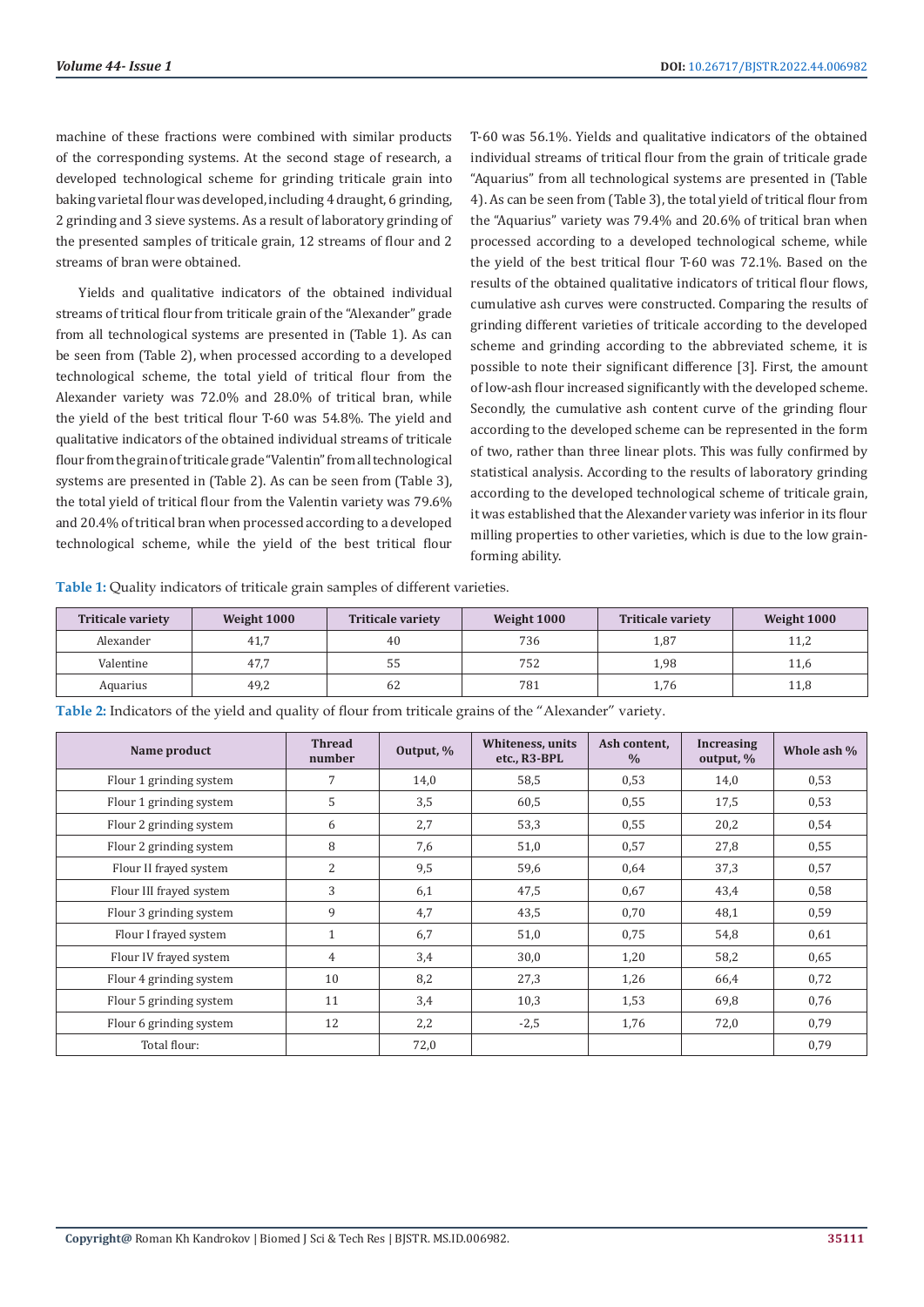| Name                    | <b>Flow number</b><br>Yield, %<br>Whiteness,<br>units etc. | Flow number<br>Yield, %<br>Whiteness,<br>units etc. | <b>Flow number</b><br>Yield, %<br>Whiteness,<br>units etc. | <b>Flow number</b><br>Yield, %<br>Whiteness,<br>units etc. | <b>Flow number</b><br>Yield, %<br>Whiteness,<br>units etc. | <b>Flow number</b><br>Yield, %<br>Whiteness,<br>units etc. |
|-------------------------|------------------------------------------------------------|-----------------------------------------------------|------------------------------------------------------------|------------------------------------------------------------|------------------------------------------------------------|------------------------------------------------------------|
| product                 | 5                                                          | 9,1                                                 | 67,6                                                       | 0,47                                                       | 9,1                                                        | 0,47                                                       |
| Flour 1 grinding system | 6                                                          | 4,1                                                 | 56,9                                                       | 0,52                                                       | 13,2                                                       | 0,49                                                       |
| Flour 2 grinding system | 7                                                          | 19,0                                                | 59,3                                                       | 0,57                                                       | 32,2                                                       | 0,54                                                       |
| Flour 1 grinding system | 8                                                          | 9,4                                                 | 50,7                                                       | 0,64                                                       | 41,6                                                       | 0,56                                                       |
| Flour 2 grinding system | 9                                                          | 4,7                                                 | 42,5                                                       | 0,75                                                       | 46,3                                                       | 0,58                                                       |
| Flour 3 grinding system | $\mathbf{1}$                                               | 9,8                                                 | 47,7                                                       | 0,83                                                       | 56,1                                                       | 0,62                                                       |
| Flour I frayed system   | $\overline{2}$                                             | 7,2                                                 | 46,4                                                       | 0,83                                                       | 63,3                                                       | 0,65                                                       |
| Flour II frayed system  | 3                                                          | 3,3                                                 | 36,0                                                       | 1,13                                                       | 66,6                                                       | 0,67                                                       |
| Flour III frayed system | 10                                                         | 6,1                                                 | 17,3                                                       | 1,51                                                       | 72,7                                                       | 0,74                                                       |
| Flour 4 grinding system | 4                                                          | 2,2                                                 | 20,5                                                       | 1,89                                                       | 74,9                                                       | 0,77                                                       |
| Flour IV frayed system  | 11                                                         | 3,0                                                 | $-8,8$                                                     | 2,01                                                       | 77,9                                                       | 0,82                                                       |
| Flour 5 grinding system | 12                                                         | 1,7                                                 | $-24,0$                                                    | 2,52                                                       | 79,6                                                       | 0,86                                                       |
| Flour 6 grinding system |                                                            | 79,6                                                |                                                            |                                                            |                                                            | 0,86                                                       |

**Table 3:** Yield and quality indicators of flour from triticale grains of the "Valentin" variety.

**Table 4:** Indicators of the yield and quality of flour from triticale grains of the "Aquarius" variety.

| <b>Name</b>             | <b>Thread</b><br>number | <b>Thread</b><br>number | <b>Thread</b><br>number | <b>Thread</b><br>number | <b>Thread</b><br>number | <b>Thread</b><br>number |
|-------------------------|-------------------------|-------------------------|-------------------------|-------------------------|-------------------------|-------------------------|
| product                 | 5                       | 9,8                     | 69,8                    | 0,38                    | 9,8                     | 0,38                    |
| Flour 1 grinding system | $\overline{7}$          | 19,3                    | 62,6                    | 0,46                    | 29,1                    | 0,43                    |
| Flour 1 grinding system | 6                       | 4,6                     | 59,5                    | 0,47                    | 33,7                    | 0,44                    |
| Flour 2 grinding system | 9                       | 6,3                     | 43,5                    | 0,53                    | 40,0                    | 0,45                    |
| Flour 3 grinding system | 8                       | 7,2                     | 54,5                    | 0,56                    | 47,2                    | 0,47                    |
| Flour 2 grinding system | 2                       | 4,5                     | 48,1                    | 0,68                    | 51,7                    | 0,49                    |
| Flour II frayed system  | $\mathbf{1}$            | 9,9                     | 51,3                    | 0,71                    | 61,6                    | 0,52                    |
| Flour I frayed system   | 3                       | 3,0                     | 35,6                    | 0,96                    | 64,6                    | 0,54                    |
| Flour III frayed system | 10                      | 7,5                     | 20,8                    | 1,30                    | 72,1                    | 0,62                    |
| Flour 4 grinding system | 4                       | 2,0                     | 22,3                    | 1,59                    | 74,1                    | 0,65                    |
| Flour IV frayed system  | 11                      | 3,5                     | $-3,4$                  | 1,80                    | 77,6                    | 0,70                    |
| Flour 5 grinding system | 12                      | 1,8                     | $-21,5$                 | 2,23                    | 79,4                    | 0,73                    |
| Flour 6 grinding system |                         | 79,4                    |                         |                         |                         | 0,73                    |

At the final stage of research for a comparative analysis of the processing of triticale grain into baking flour according to a developed technological scheme, the formation of tritical flour flows was carried out, which included 3 stages (indices A, B, C). The first stage corresponded to the yield of flour up to 40%, the second - up to 70%, and the third - more than 70%. The high-confidence approximation equations (R2 > 90%) are presented below. Tritical flour flows  $A + B$  are formed by flour flows from 1 grinding system + 2 grinding system + 1 grinding system + 2 grinding system + I strip system + II strip system + III strip system + 3 grinding system. Total output/ash content 57.9/0.66. ZA = 0.462 + 0.319×10-2 IA; R2=0,97. Tritical flour flow B is formed by flour flows from the

IV stripe system  $+4$  grinding systems  $+5$  grinding systems  $+6$ grinding system. Total output/ash content:  $17,6/1,43$ ; ZB =  $0.086 +$ 0.990×10-2 IW; R2=0,99.

# **Findings**

- **1.** Grinding triticale grain into varietal bakery flour according to a developed technological scheme using salt and grinding systems gives a significant increase in the yield of low ash tritical varietal baking flour.
- **2.** Processing of triticale grain into bakery flour according to a developed technological scheme makes it possible to obtain from 72 to 79.6% of varietal tritical bakery flour, while the yield